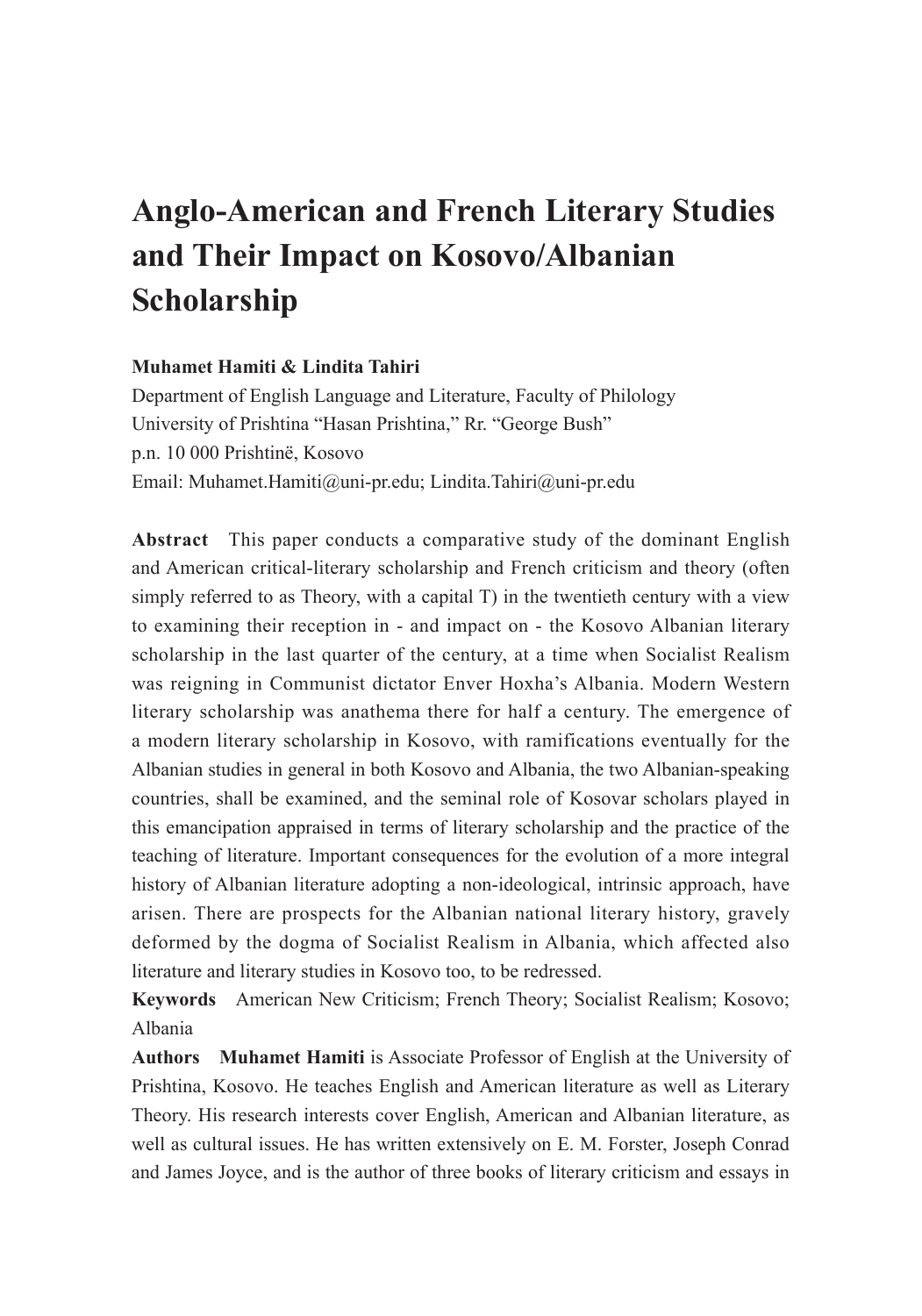## 422 Forum for World Literature Studies / Vol.13 No.3 September 2021

Albanian: *Aspekte të romanit të E.M. Forsterit* (Aspects of E.M. Forster's Novels), *Proza moderne: Xhozef Konradi dhe Xhejms Xhojsi* (Modern Fiction: Joseph Conrad and James Joyce), and *Besimi letrar* (Literary Belief). He has published numerous scholarly articles in English. **Lindita Tahiri** (corresponding author) is Associate Professor teaching both at the Department of English Language and Literature and at the Department of Journalism, Faculty of Philology, University of Prishtina. She focused her Master and PhD studies in the field of stylistics. She has publications, including three books in Albanian - *Monologu, personazhi dhe autori* (Monologue, Character, and the Author), *Rrëfimi impersonal i Kadaresë* (Kadare's Impersonal Narration), and *Gjuha dhe ideologjia* (Language and Ideology) - in the field of critical linguistics, literary criticism and discourse analysis. She has published numerous scholarly articles in English recently.

#### **Introduction**

The literary critical practice of I. A. Richards and T.S. Eliot during the first quarter of the twentieth century grew and was transformed into an overarching method during the three middle decades of the twentieth century. We are referring to American New Criticism whose major representative, and key practitioner up to 1960's was Cleanth Brooks. This is the moment when Structuralism, Poststructuralism and French Deconstruction vigorously interacted with, and hugely influenced, literary studies in Great Britain, the United States of America, and all over the Anglophone world.

The American New Criticism (Allen Tate, Robert Penn Warren, William K. Wimsatt and Monroe Beardsley, alongside Cleanth Brooks) produced a literary critical body and pedagogy of literature that looked for the organic unity of the literary work through *close reading*. This strategy underpinned French literary scholarship and its "textualist" strategies in a form different but related to *explication de texte*. While New Criticism is no longer the prevailing theoretical model in American universities, c*lose reading* remains a fundamental critical and pedagogical tool for the subsequent theoretical approaches to literature, such as Post-structuralism, Deconstruction, as well as the Reader-Response Theory. This is also true today, at the beginning of the new millennium, when New Materialist and Cultural Studies serve as umbrella terms for the multitude of approaches to literature and literature-related studies.

The French critical practice and pedagogy (Michel Foucault, Roland Barthes, Gerard Genette, and Jacques Derrida; the latter became an academic star in the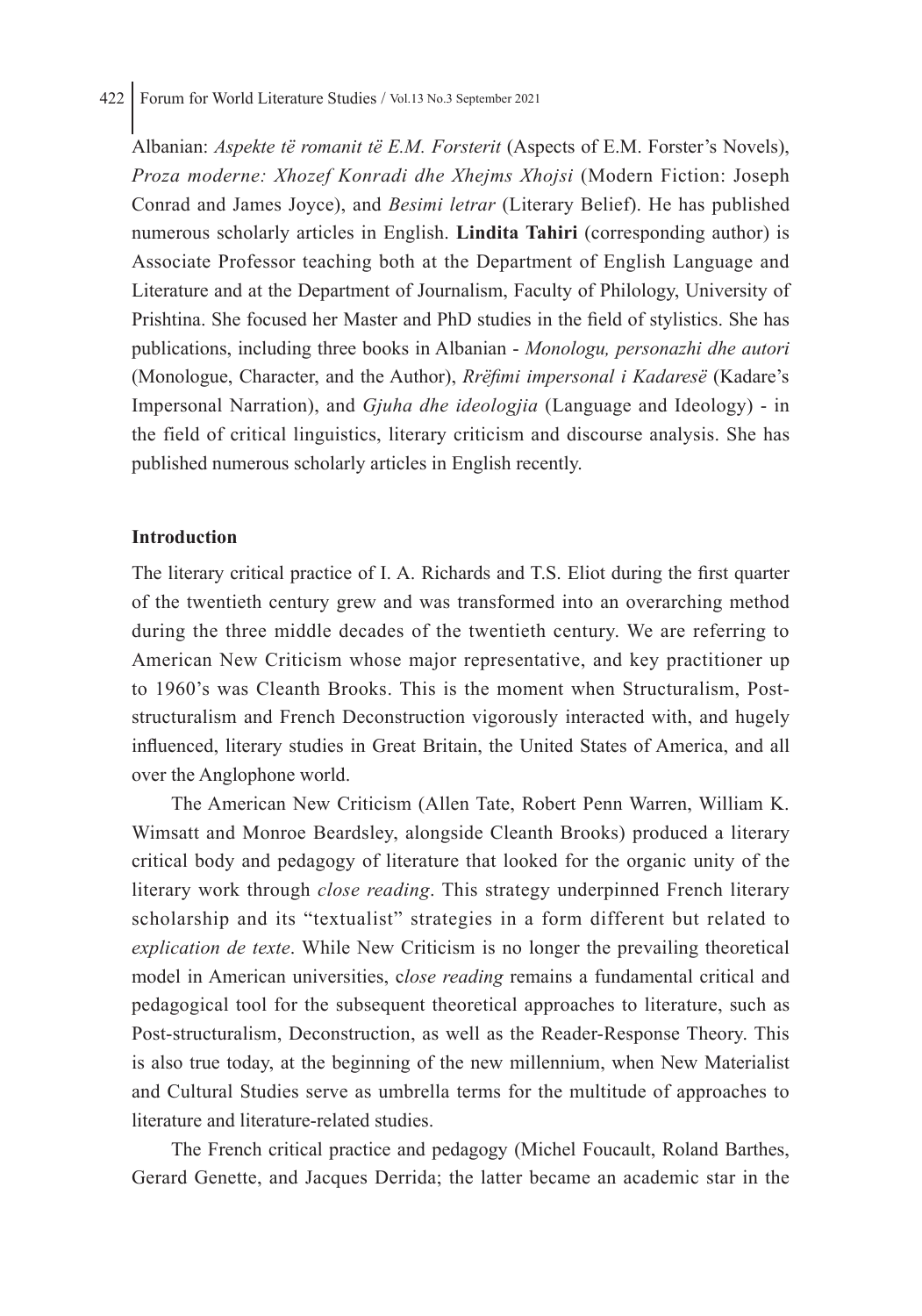USA in the 1970s) will be examined in comparison with the prevailing American approach at the time in a bid to foreground the emergence of a new Albanian literary scholarship in Kosovo that will prompt changes in literary studies in Albania, after the fall of Communism in the early 1990s.

This paper examines the influence of the French theory—but also, tangentially, Anglo-American criticism and Russian formalism—on Albanian literary scholarship in Kosovo, more precisely on such scholars as Ibrahim Rugova and Sabri Hamiti (students of Roland Barthes and Gérard Genette, respectively), as well as on Rexhep Ismajli (a student of André Martinet).

#### **European and American Literary Scholarship in the Twentieth Century**

The European-born René Wellek and the American scholar Austin Warren introduced European literary scholarship to America with their seminal *Theory of Literature* (first published in 1949), instilling an intrinsic approach to the study of literature that was a hallmark of American New Criticism. Wellek's Prague Structuralist thinking had certainly something to do with it. Russian Formalism (1917-1930) was introduced to the US in the fifties and the sixties, at the height of New Criticism. The two formalisms (the Russian and the American) had things in common, primarily with regard to the studies of the special(ized) language of literature (mostly poetry), but differed in terms of defining meaning. The New Critics dwelt on the meaning of poetry, whereas the Russian Formalist desisted from this. They both pressed for the separation of literature and politics.

While the New Critics dominated the field with their kind of formalism, Victor Erlich introduced Russian formalist criticism in the USA. His influential *Russian Formalism: History, Doctrine* was published in 1955, whereas a decade later Lee T. Lemon and Marion J. Reis translated and published a book of four key essays, two by Victor Shklovsky, and one by Boris Tomashevsky and one by Boris Eichenbaum, prominent Russian formalists.

Meanwhile, in 1965 Tzvetan Todorov, the Bulgarian-born French literary scholar, introduced Russian Formalism tenets to his adoptive country, France. But Todorov's version of structural analysis was different from the New Criticism's school of thought. "While both focus on internal literary features of works rather than on external concerns such as historical context, he [Todorov] notes that the New Criticism deals only with the individual work itself," according to *The Norton Anthology of Theory and Criticism* (Leitch 2022). In his essay "The Heresy of a Paraphrase" (Chapter 11 of Brooks' 1947 book *The Well Wrought Urn)*, Brooks talks about "the resistance which any good poem sets up against all attempts to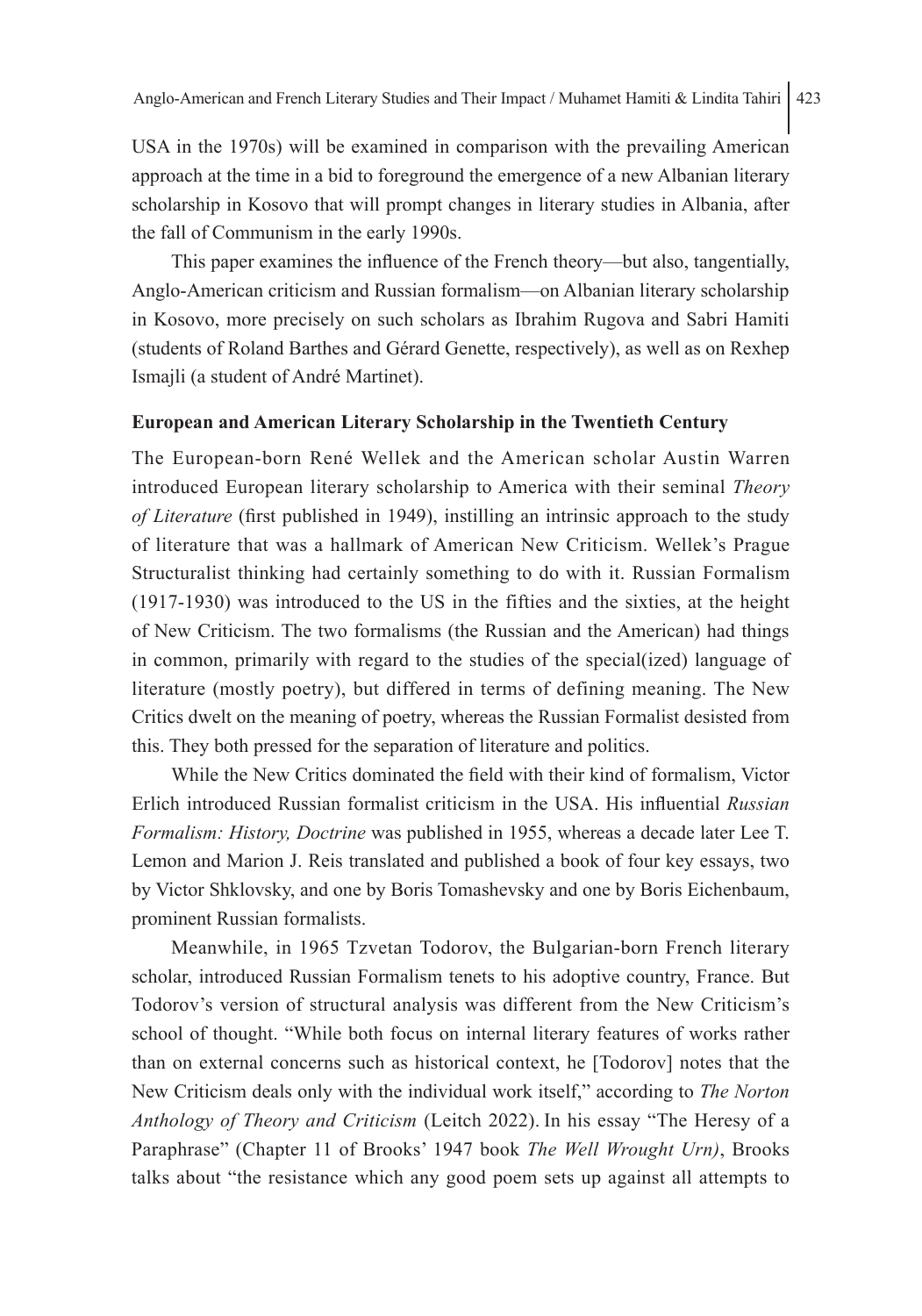#### 424 Forum for World Literature Studies / Vol.13 No.3 September 2021

paraphrase it," and concludes "it is highly important that we know what we are doing and that we see plainly that the paraphrase is not the real core of meaning which constitutes the essence of the poem" (Leitch 1219). In his idea—and he in fact became the ablest articulator of the New Critical thinking *per se*—*form* and *content* are not separable, adding that the structure of a poem resembles that of a play.

T. S. Eliot shaped the New Critics' thinking, with his somewhat elusive, but seminal, concept of 'tradition'. Very early on, in the 1920s Eliot was taken up by British young academics, paving the way for his formative influence on and ubiquitous prominence in the English studies in the next several decades. Louis Menand, the great scholar of Modernism and an authority on T. S. Eliot, sums up well Eliot's stake in the establishment of "a new method of teaching" English literature<sup>.</sup>

[The University of] Cambridge is where Richards taught. He sought Eliot out at the bank to entice him to teach a course. Eliot demurred (he liked his job at the bank), but Richards and other Cambridge academics, including Richards's student William Empson, and even Richards's rival F. R. Leavis, found in Eliot's books the template for a new method of teaching English. Their American counterparts, the New Critics, were also Eliot's devoted exegetes (and almost all of them cited Richards as a model and inspiration). Together, they created the modern English department.

The English department is founded on the belief that people need to be taught how to read literature. (Menand, "Practical Cat")

The American New Criticism did not produce a body of theory as such, but rather a tool-kit of literary criticism, while the critic became a teacher and an explicator of meanings at a time when literary studies were finally established as a distinct and worthwhile discipline in academia. Curiously enough, John Crowe Ransom (in his 1937 essay "Criticism, Inc.") blasted literature professors for not being literary critics (Newton).

The New Criticism developed in contravention to the older philological school—originating from  $19<sup>th</sup>$  century German philology—and repudiated external sources as key to the study of literature.

Structuralism emerged in France in the 1950s and grew to eminence in the 1960s, as the American New Criticism's appeal was on the wane. The key French literary critic was Roland Barthes, whose Structuralist and Post-structuralist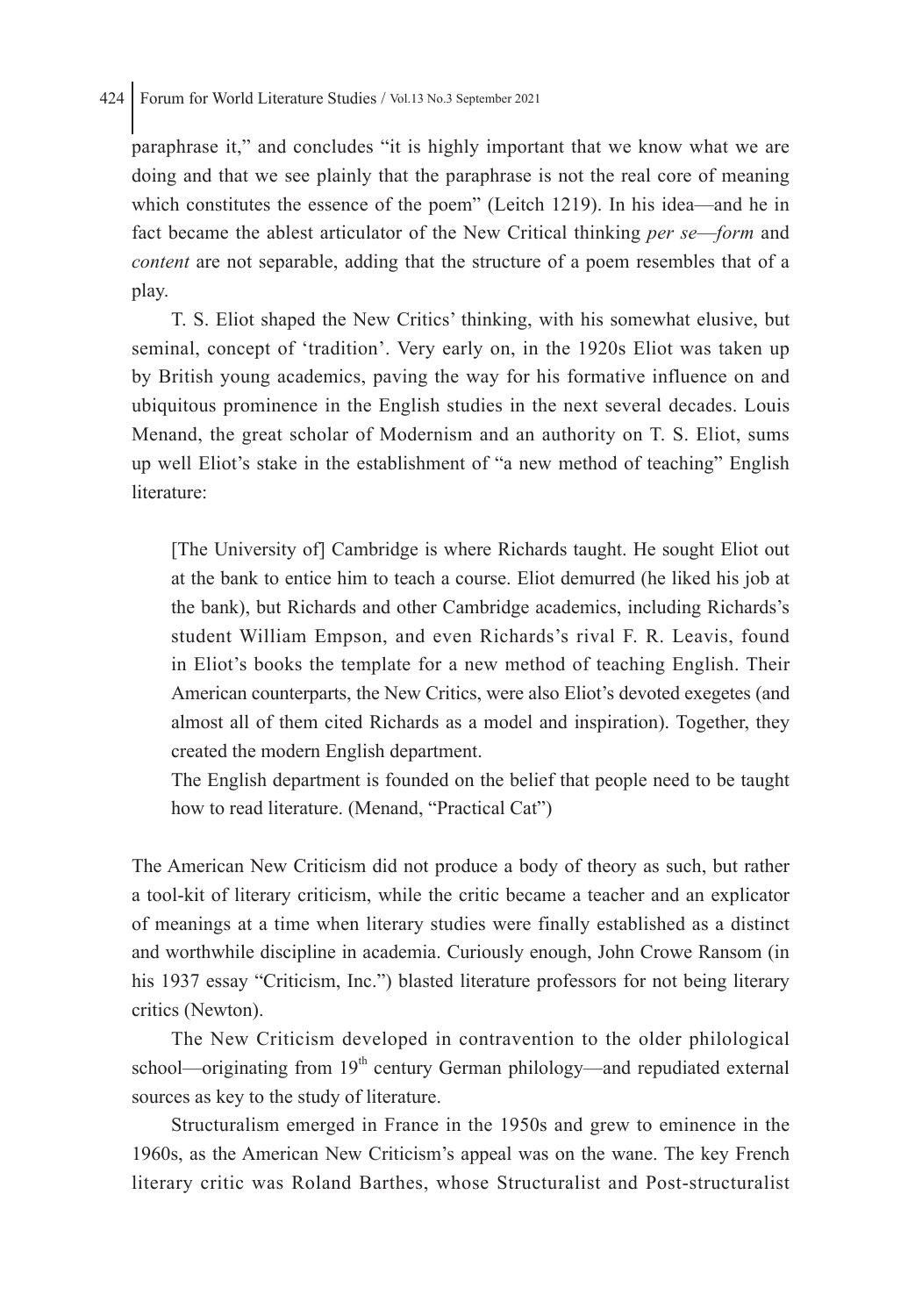analyses overflew the boundaries of the two 'isms', heading towards Cultural Studies, the dominant European and American all-encompassing mode of studies in the late  $20<sup>th</sup>$  century and early on in the  $21<sup>st</sup>$  century. With their semiotic and narratological studies, Barthes, Todorov and Gérard Genette dominated the French literary empire together with Jacques Lacan, Michel Foucault, and Jacques Derrida, the last two becoming stars in America of the French Structuralism in literary criticism started in protest against the literary history and biographical criticism that had dominated the French university literary orthodoxy for long. It sought return to the text, like the American New Criticism, but unlike it, pursued instead an objective methodological model for the study of structures and analogies. Barthes and Genette, as well as Michael Riffaterre, produced a metalanguage that served both as "a theory of literature and as an outline of an analytical method" (Culler 1364). Their metaliterature and the literature they examined became bound up with one another and often indistinguishable in terms of pursuit and value.

Deconstruction, especially in the USA, is very much a New Critical offshoot, and one of its key practitioners, J. Hillis Miller, had actually been schooled in the method. Indeed, the Structuralists and the Deconstructionists, the proponents of an affective criticism, "the Northrop Fryes and the Hillis Millers, the Jacques Derridas and the Frank Kermodes…make up a strange assortment of bedfellows," as Cleanth Brooks maintains ("The New Criticism" 604).

Deconstructionists and the other sister methods have relegated issues such as good and bad literature in ways that would have been unthinkable for New Critics, for whom this distinction was a crucial duty of criticism, as René Wellek ("The New Criticism: Pro and Contra") emphasizes.

One can posit a centripetal drive in New Critical thinking against a centrifugal drive in post-structuralist and indeed much of the ensuing literary scholarship in Europe and the US. The ideological protocols of New Criticism lead to a stasis in contrast to the protocols of the post-structuralist thinking that lead to subversion. None of the major theorists or practitioners of New Criticism—although laying emphasis on the poetic language—expressed any interest in contemporary discoveries in linguistics and semiotics, the way the French theorists did. These are perhaps the main clashes of ideas between the two camps. As Graff (256) pointedly stresses:

If there is any point of agreement among deconstructionists, structuralists, reader-response critics, pragmatists, phenomenologists, speech-act theorists, and theoretically minded humanists, it is on the principle that texts are not,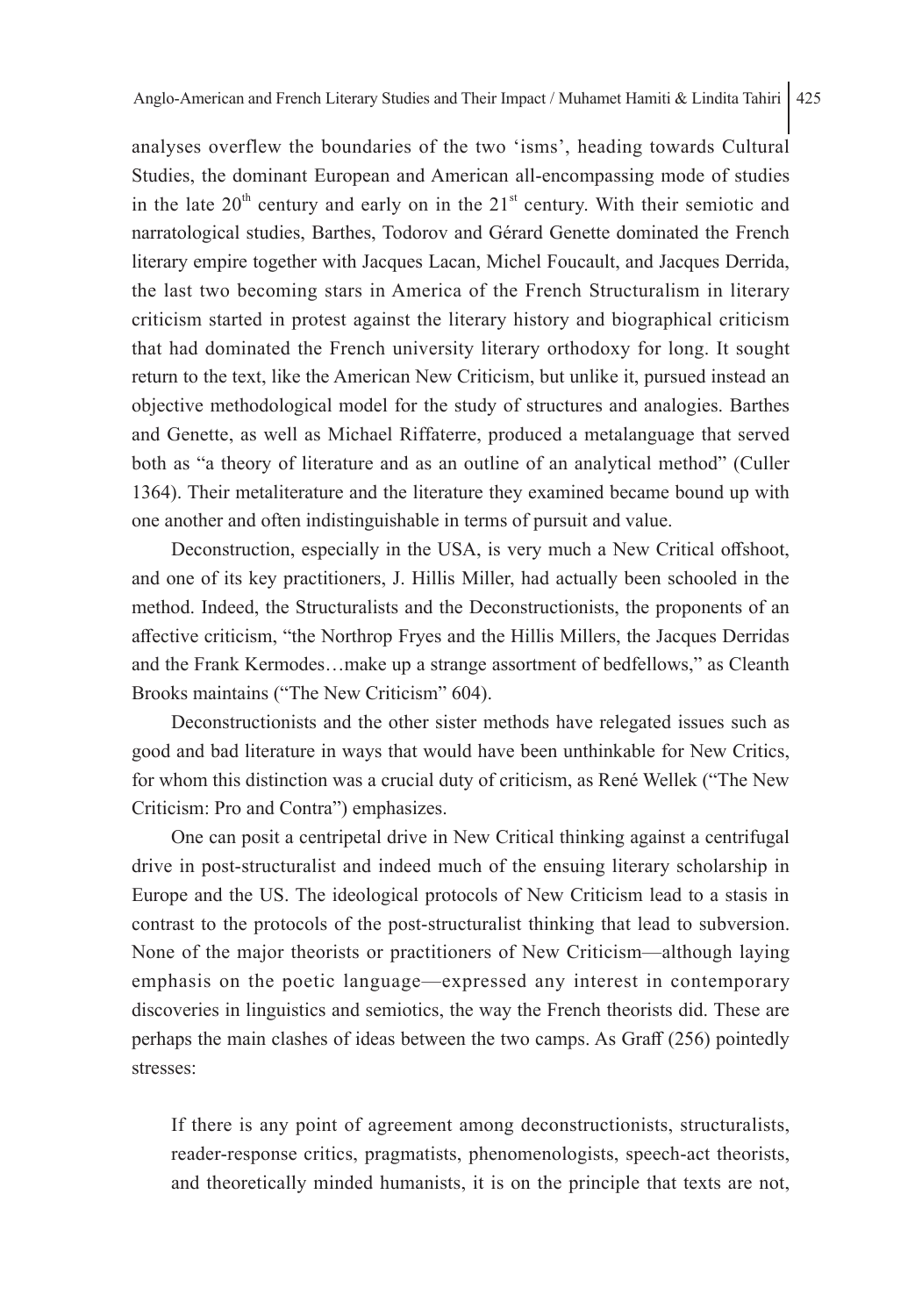after all, autonomous and self-contained, that the meaning of any text in itself depends for its comprehension on other texts and textualized frames of reference.

## **Traditional Literary Scholarship and the Rise of Albanian Socialist Realism**

Albanian literary scholarship as such arose at the end of the  $19<sup>th</sup>$  century, during the period of *Rilindja* (what Italians would call Risorgimento) literature of the National Revival and consolidated itself as a discipline during the Albanian Independence (1912) period, up to 1944, when Communists took over Albania at the end of WWII, according to a book (a reader) by Ibrahim Rugova and Sabri Hamiti (*Kritika letrare*), which features texts by, and comments on, 16 authors covering the period, from De Rada to Migjeni. The father of Albanian criticism as such is Faik Konica (1875-1943), editor of the journal *Albania* (Brussels, 1899-1902) (Mann 99), who was also a gifted writer of fiction. Other notable scholars of the first half of the century were Krist Maloki (1900-1972) from Kosovo, working in Austria), Ernest Koliqi (1903-1975) and Eqrem Çabej (1908-1980), who became the foremost Albanian linguist of the second half of the century, as well as Namik Resuli (1908- 1985) and Karl Gurakuqi (1895-1971), who edited e seminal book, *Shkrimtarët shqiptarë* (Albanian Writers) in two volumes, published in Tirana, Albania, in 1941, under the auspices of Ernest Koliqi, who was Albanian Minister of Education under Fascist Italian occupation. Other talented young critics were Dhimitër Shuteriqi (1915-2003)—who would after WWII refashion himself into the main advocate of Socialist Realism as a scholar and head of the Albanian Writers and Artists Union and Arshi Pipa (1920-1997), an avowed opponent of the Communist literary establishment in Albania and its dogma.

Faik Konica parted ways with the traditional Albanian Revival ideology of adoration and mythicizing of everything Albanian, thus embarking himself on a modern, critical approach to Albanian literature and culture.

Krist Maloki adopted psycho-analytical and cultural-historical approaches though he claimed he simply engaged in objective criticism—to redress the critical reception of a foremost classical poet (Naim Frashëri) and the rising star in Albanian poetry, his contemporary, Lasgush Poradeci. In his long study on Frashëri, published in 1925, Maloki ("Naim Frashëri") reassesses him, whereas in a sequel, published in Vienna, he writes also about contemporary Albanian literature and blasts the Albanian literary practice of the time, as Rugova *(Kahe dhe premisa* 108) rightly observes. Meanwhile, in his 1938 polemic essay "A âsht poet Lasgush Poradeci?" (Is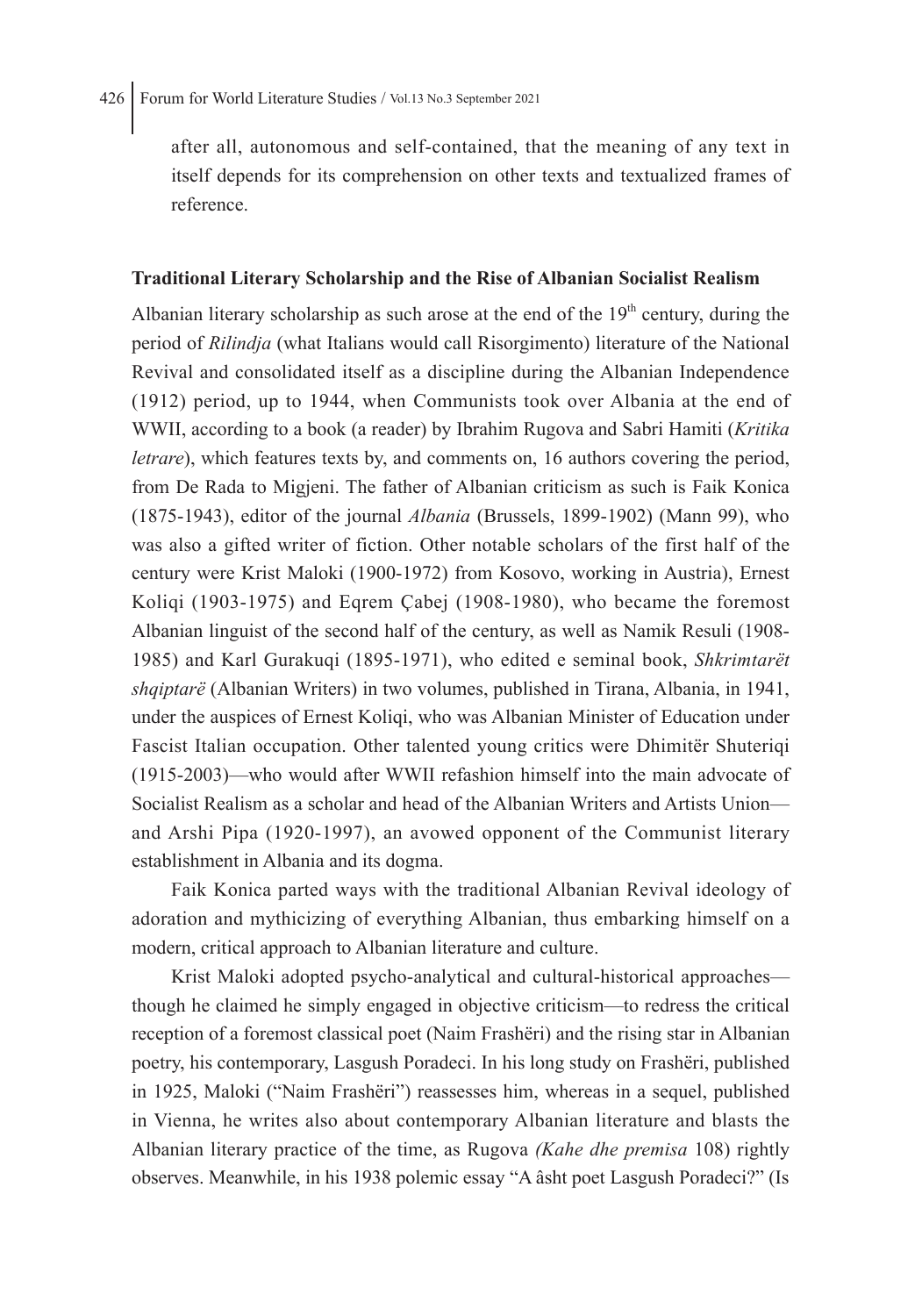Lasgush Poradeci a poet?) he questions the very Albanianness of the poet, positing an overdue level of Slavic, Rumanian and French influences on his poetry.

Ernest Koliqi and his two collaborators in their work on Albanian literature, Namik Resuli and Karl Gurakuqi, pursued a model of scholarship in pursuit of an essentialist, cultural and literary mode, at a time when an ideological approach was gaining ground in the writings of Fan S. Noli (famous for his translations of Shakespeare's works into Albanian, for which he wrote introductory notes) and the budding writer and critic Dhimitër Shuteriqi before WWII.

Eqrem Çabej, who studied philology in Austria, introduced philological and cultural-historical approaches in Albanian studies. He authored key text-books on Albanian language and literature in the 1930s as well as his seminal study on Romanticism in Eastern and South-eastern Europe and in Albania, written in 1945, published in 1994. After the war, he committed himself to linguistic studies, less politicized in Communist Albania than literary studies.

Arshi Pipa, meanwhile, the most vocal critic of the Communist leanings in literary scholarship, wrote mostly in English in his later career. His work became available in Albanian only recently.

This tradition was upended when Enver Hoxha's partisans seized power in Albania at the end of WWII. A literary graveyard was planted in which Albanian Socialist Realism grew, claims Arshi Pipa (23), who was imprisoned by the regime for a number of years before he fled Albania and moved to the United States, where he became an academic, critical of Hoxha's government and the literary establishment there. Pipa's *Contemporary Albanian Literature* provides a tableau of the rise and a rigorous implementation of Socialist Realism in Albania in the first part of his book (3-123) featuring also the most renowned Albanian writer Ismail Kadare (born in 1936), who alternatively embraced and spurned the dogma in his poetry and fiction. Kadare had to rewrite his *Gjenerali i ushtrisë së vdekur* (*General of the Dead Army*), first published in 1964, because of ideological deviation, Pipa (32) states, quoting from *Historia e letërsisë shqiptare të realizmit socialist* (*History of the Albanian Literature of Socialist Realism*), published by the Albanian Academy of Sciences in 1978.

"With the communists seizing power in Albania towards the end of World War II, a literature modelled after socialist realism as concocted by Stalin and Zhdanov," Pipa says at the outset in his Foreword to *Contemporary Albanian Literature*, adding that "Literature thus came to be the main channel for the diffusion of Marxism-Leninism, through poems which were versified elaborations of Party slogans and with novels fleshing out Stalin's formula that writers are the 'engineers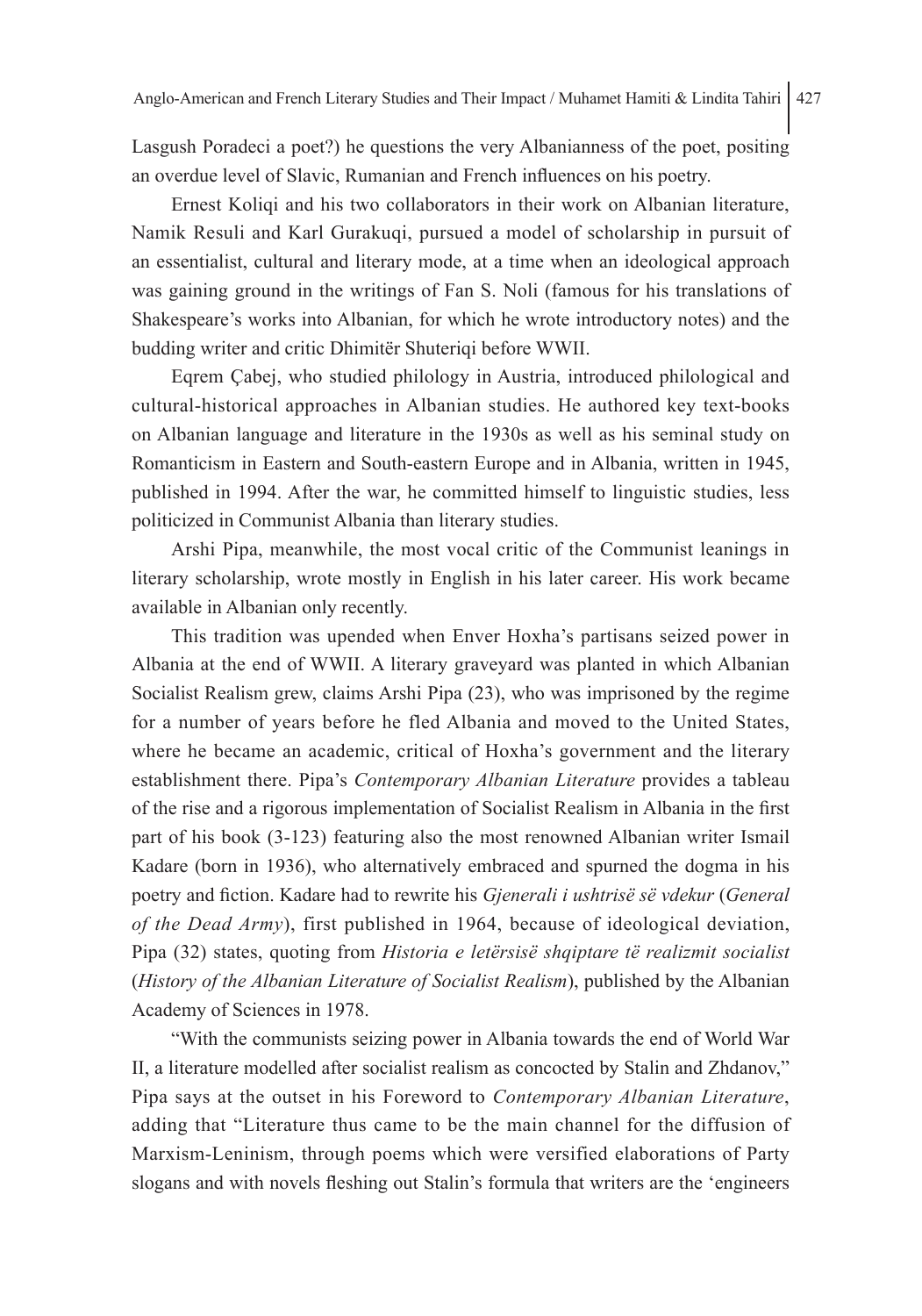of the human soul'" (iii).

Literary criticism was "duty-bound to abide by the tenets of realist socialism" in Albania, Pipa points out, asserting that "literary criticism in Albania continues to lag behind all other literary genres" (112). Although he published the aforementioned book in 1991, developments in the literary scholarship in Kosovo from the two previous decades, which are the subject of this paper, are not treated at all in Pipa's book. In his Foreword, Pipa claims the Albanians in Kosovo (in former Yugoslavia) had "produced…some remarkable books" in the first two decades after WWII, damning Kosovars for having accepted eventually the Standard Language— "the Stalin-inspired language reform of Stalinist Albania" (sic)—based on the Tosk dialect; Kosovo's literature, he claims, previously written in the Gheg dialect, which he favoured, "declined…after two [ensuing] decades of futile experimentation" of Kosovars writing literature in the newly instituted literary medium (vi). Strangely enough, Pipa declared literature produced by Kosovars afterwards effectively null and void.

The most ambitious project for a national literary history in Albania has been *Historia e letërsisë shqiptare* (*History of Albanian Literature*), a collective enterprise, under the direction of Dhimitër S. Shuteriqi, published in 1983. It built on a two-volume History of Albanian Literature that Shuteriqi and his colleagues had published in 1959-60. The latter had been preceded by Shuteriqi's own textbook History of literature for high schools published in 1955. The 1983 History (reprinted in Kosovo in 1989 too), covering the Albanian Literature up to WWII, ostensibly academic, bears the clear imprimatur of Enver Hoxha's party line and the signature of Shuteriqi, an undisputed literary tsar enforcing the Party's programme for the creation of the "new socialist man." A number of major Albanian writers of the first half of the  $20<sup>th</sup>$  century (Gjergj Fishta, Faik Konica, Ernest Koliqi, etc.), who had been established as such and featured in earlier publications of this nature, were excluded altogether from or treated briefly and disparagingly (Fishta and Konica) (cf. Shuteriqi 471-2) in the most recent History of national literature published during the Communist era in Albania. With its ideological bent, trying to refashion literature in its mold, the History serves biased and self-serving interpretations of some important authors/works to make them fit into the picture, as alleged predecessors of Realist Socialist literature. Migjeni (1911-1938) and Fan S. Noli (1882-1965) are pronounced as such.

 While the *History of the Literary Cultures of East-Central Europe* (in two large volumes) provides insightful information on the plight of these cultures at the junctures and disjunctures of the  $20<sup>th</sup>$  century, the Albania situation gets a marginal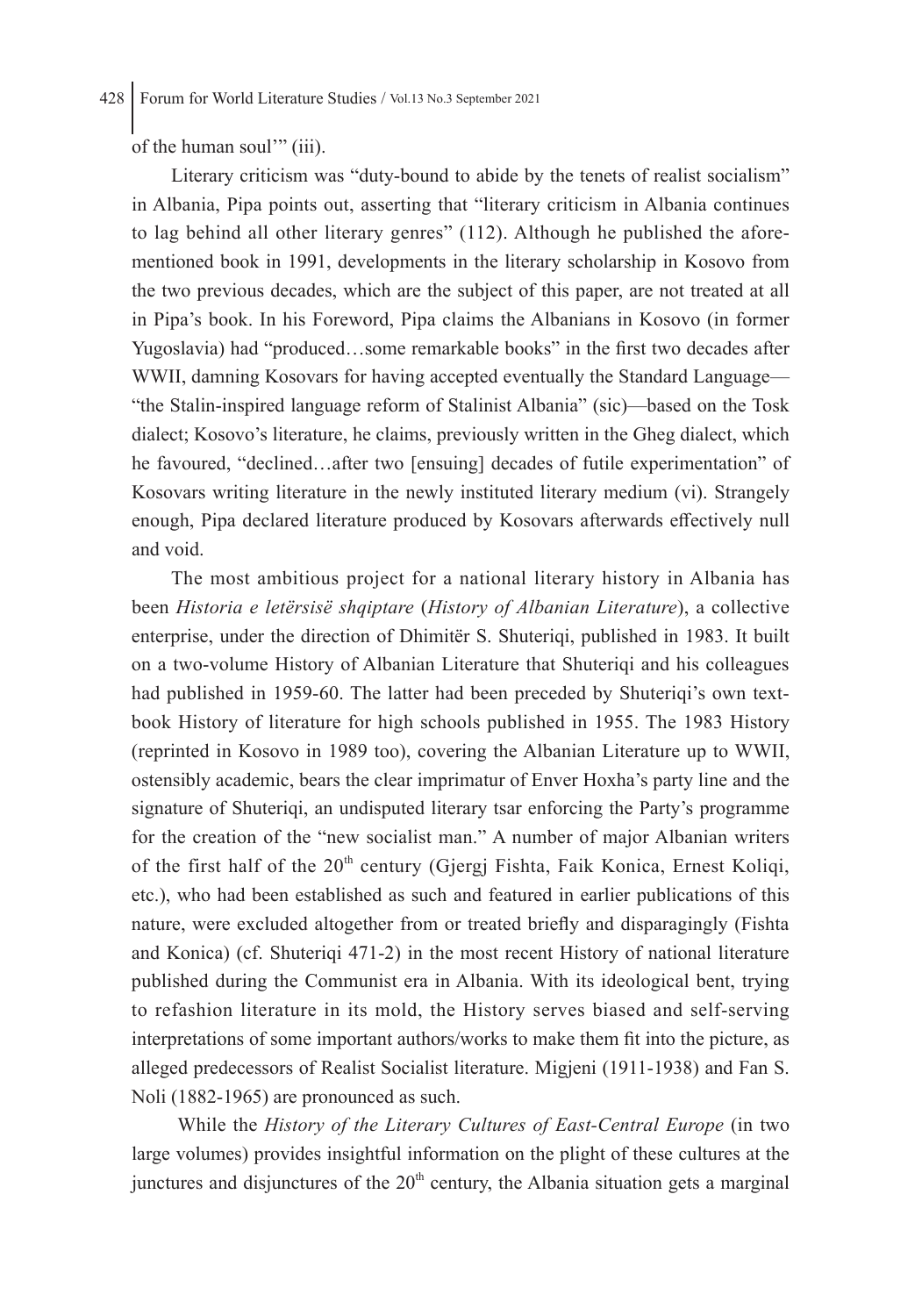treatment; the Kosovan plight is all but missing. Robert Elsie's short paper ("The Hybrid Soil of the Balkans"), while insightful, cannot do justice to the complexity of the literary situation in the Albanian lands. His *History of Albanian Literature* does a better job in this regard, though.

The Kosovo Albanian literary scholarship in the last quarter of the  $20<sup>th</sup>$  century will substantially redress the damage Communist Albania had done to the Albanian literature and the studies of literature in general, as the next section of this paper purports to demonstrate.

#### **The Rise of Modern Kosovo/Albanian Literary Studies**

The Republic of Kosovo, an independent country since 2008, was a majority Albanian-inhabited autonomous province in former Yugoslavia in the wake of World War II. The literary scene in Kosovo developed in a Communist country with more liberal cultural tenets than in the neighbouring Republic of Albania, where the doctrine of Socialist Realism was instituted by the Communist regime and strictly enforced until 1990.

In post WWII Yugoslavia, Socialist Realism was introduced but soon abandoned, after an intervention by the well-known Croatian writer Miroslav Krleža (1893-1981) ("Socijalistički realizam") [Socialist Realism]), who was close to Yugoslav dictator Josip Broz Tito. Addressing the third congress of the Yugoslav Union of Writers in Ljubljana in 1952, Krleža stood for freedom of literary expression.

The first generation of Kosovan literati were educated in Belgrade (Serbia) before university studies were launched in Prishtina in 1960, at the time as a University of Belgrade campus in Kosovo.

Literary critic and historian Rexhep Qosja (1936), a renowned scholar of Albanian Romanticism, also a novelist and playwright, and Ali Aliu (1934), who adopted a hermeneutic approach in his criticism, became leading professors of literature at the University of Prishtina, founded in 1970. Qosja criticized Ismail Kadare early in the 1970s for his Realist Socialist practice in his fiction. Meanwhile, Aliu played a crucial role in publishing in Kosovo contemporary literature from Albania. Both Qosja and Aliu are senior members of the Academy of Sciences and Arts.

Relations between academic and literary establishments in Kosovo and Albania were almost non-existent for a couple of decades or so, before contacts were established during the 1970s and broke down after the 1981 political upheavals in Kosovo, when Yugoslav authorities cracked down on peaceful protests of majority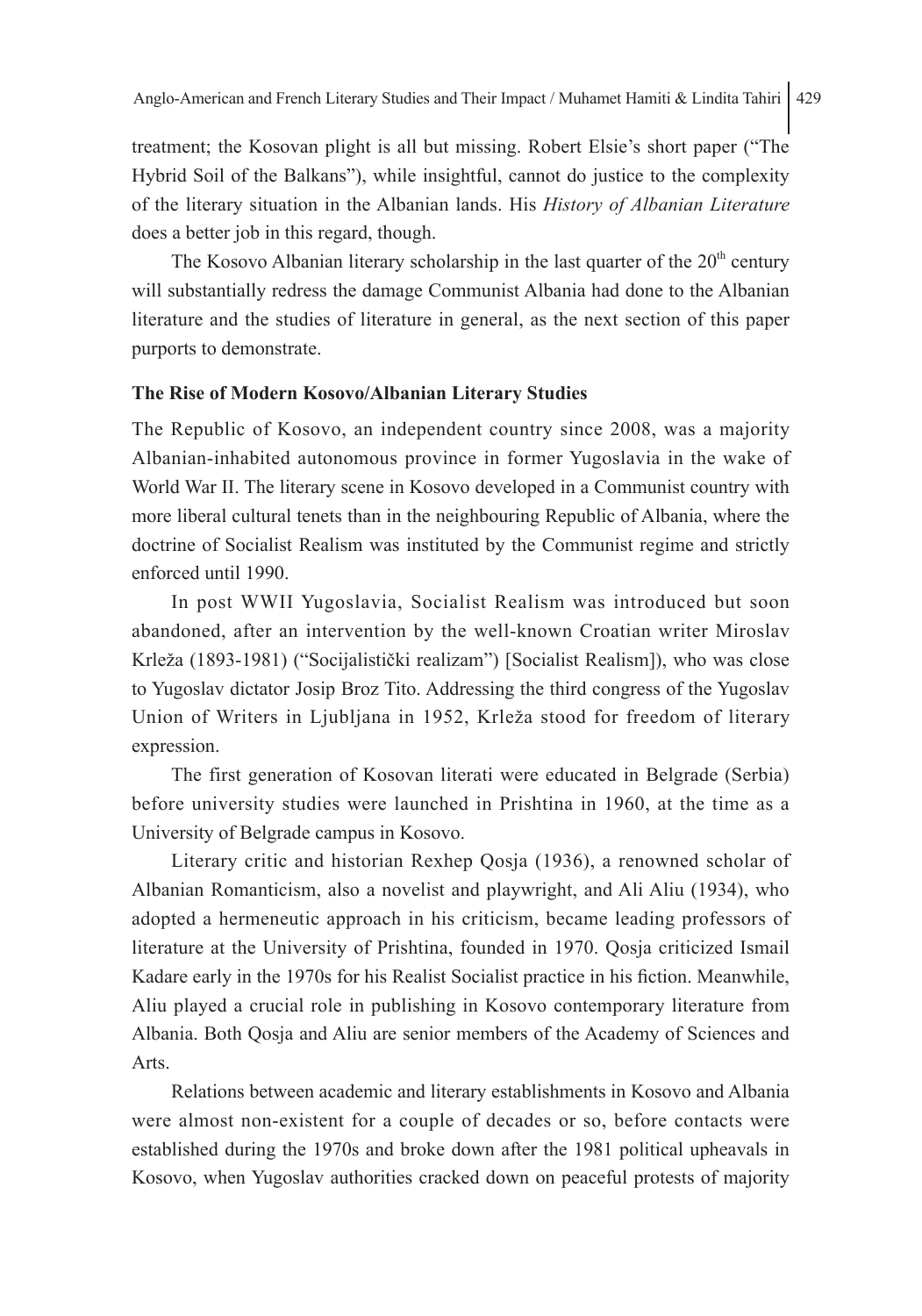Albanians for a full, republican status, for Kosovo.

It was during those 1970s that a younger group of writers and budding literary scholars—some of the latter educated in France—broke ranks with the dominant Socialist literature in Kosovo and Realist Socialist literature in Albania, and the imposed dogma of Socialist Realism in Albania, paving the way for the introduction of new literary methods, the adoption of an intrinsic approach to literature.

In 1971—an 'annus mirabilis' for Albanian letters (M. Hamiti 243)—a literary manifesto was launched against Socialist Realism, entitled "Vox clamantis in deserto," published in the cultural section of the Kosovo Albanian daily newspaper "Rilindja" on 2 October 1971—to the consternation of the old guard of writers, and the political-literary establishment in Albania. The leading author of the "Vox" was Anton Pashku (1937-1995), author of several collections of short stories and a novel, *Oh* [the title in Albanian, just like in English, is an interjection], published earlier that year, which is now considered a modern classic of Albanian literature. (Young writers and scholars, including Ali Podrimja, Mensur Raifi, Rexhep Ismajli, and Eqrem Basha, were amongst the signatories.) Anton Pashku was banned from being published in Albania in 1973 (Gjoka 47-9). He is celebrated as a great writer in Kosovo and Albania, although less read and understood in the latter. His *Oh* is written in the Gheg dialect, predominant in Kosovo and northern Albania.

Three major Kosovar linguists and literary scholars, Rexhep Ismajli (1947), Ibrahim Rugova (1944-2006) and Sabri Hamiti (1950) introduced French literary theory—wider modern and largely contemporary scholarship, too - to the Albanian studies, initially in Kosovo, and later, after the fall of Communism, in Albania too. In 1970s, Rexhep Ismajli studied under André Martinet in Paris; he translated into Albanian Martinet's seminal *Éléments de linguistique générale*, alongside Ferdinand de Saussure's *Cours de linguistique générale*, and introduced them in the University curriculum. Ismajli contributed Albanian terminology for new structuralist and semiotic concepts. In writing about literature, he adopted the method of textual analysis. Meanwhile, Ibrahim Rugova studied under the eminent literary theorist Roland Barthes, whereas his younger colleague Sabri Hamiti studied general literature in Zagreb (Croatia)—Zagreb had the most pro-Western school in literary scholarship in Yugoslavia at the time, in the 1970s—and specialized in the theory of literary forms under Gérard Genette at L' École des Hautes Études en Sciences Sociales in Paris in 1980-81. Translated by Ismajli and Hamiti, respectively, a book by Roland Barthes (*L'aventure sémiologique*; Alb. *Aventura semiologjike*) and Gérard Genette's *Figura* were published in the 1980s. In addition, Tzvetan Todorov's and Oswald Ducrot's *Dictionnaire encyclopédique des sciences du*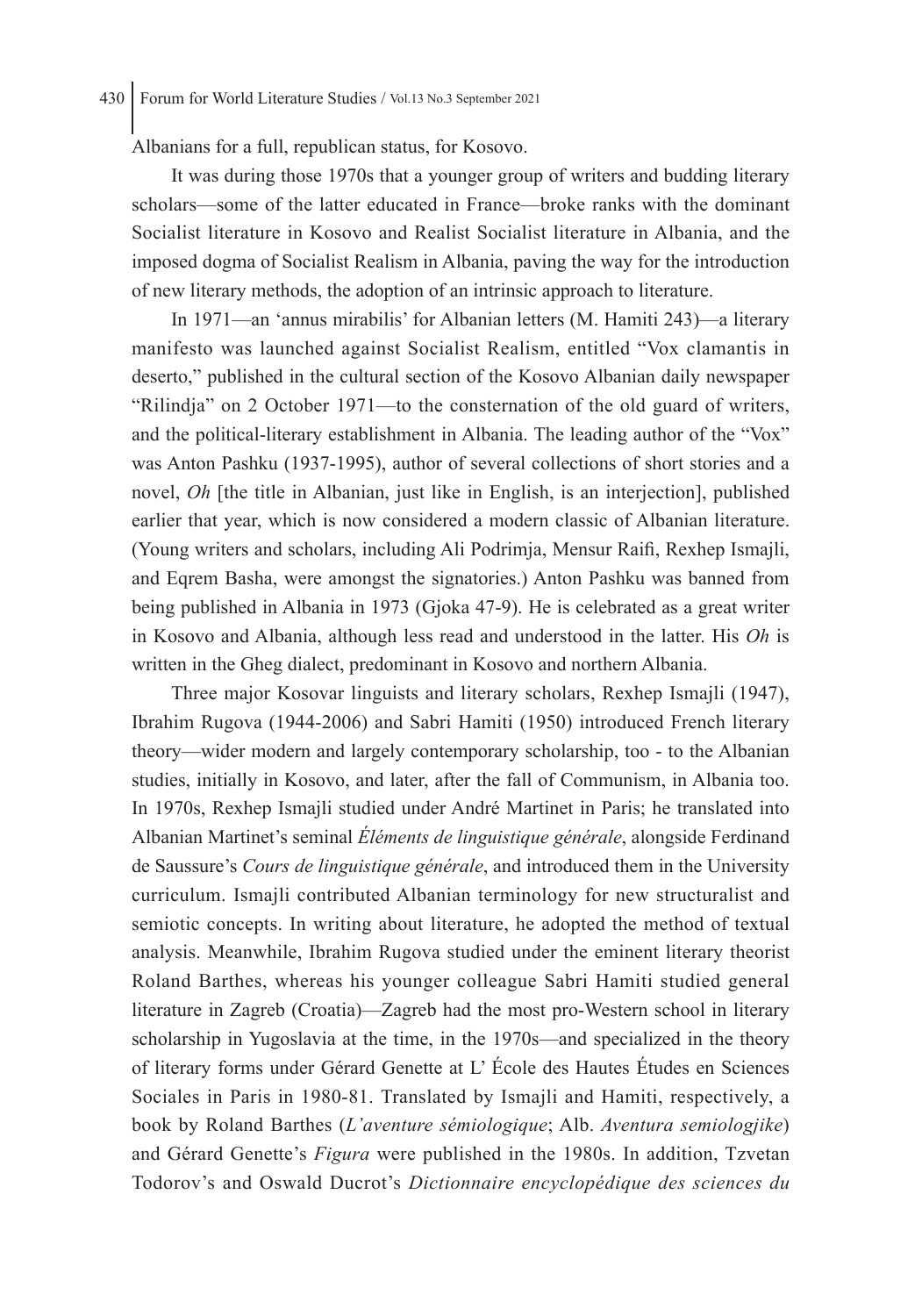*langage* (1972) was published in Albanian in 1984, translated by Ismajli (*Fjalor enciklopedik i shkencave të ligjërimit*).

The New Critical thinking was introduced to the Albanian literary environment with the translation of Wellek and Austen's *Theory of literature* in Prishtina in 1982 (*Teoria e letërsisë*). That very year a selection of essays by T. S. Eliot was translated and published in Albanian (*Ese të zgjedhura*) in Prishtina. *The Idea of a Theater* by Frances Fergusson and the seminal *Anatomy of Criticism* by Northrop Frye were published in Prishtina in Albanian translation in 1983 (*Nocioni i teatrit*) and 1990 (*Anatomia e kritikës*), respectively. Northrop Frye's theory of codes served Hamiti well to re-write aspects of Albanian literary history of the  $17<sup>th</sup>$  and  $18<sup>th</sup>$  century in his seminal *Vetëdija letrare* (1989).

#### **The Literary Circle of Prishtina / the Prishtina School**

Kosovo Albanian literary scholarship broke decisively, although in a seemingly discreet manner, from the dominant Albanian Socialist Realism dogma—which had its advocates in Kosovo too—in the early 1970s thanks to the rise of a new generation of scholars who studied literature in Prishtina, Zagreb (Croatia), and Paris. For the first time, in as many decades, Albanian literary studies were in touch directly with contemporary literary studies in the West. This had only happened in pre-WWII Albania at a time when the country did not even have a university.

Sabri Hamiti and Ibrahim Rugova published seminal books of literary scholarship that drew amongst others on French and American literary scholarship. Since 1974, Hamiti has published a dozen or so books of literary studies on Albanian (and general literature), amongst which *Vetëdija letrare* (*Literary Awareness*), *Bioletra* (2000) (*Bio-Letters*), a highly idiosyncratic theory of life writing, and *Utopia letrare* (2013) (*Literary Utopia*), making him the leading literary scholar in both Kosovo and Albania at present. Ibrahim Rugova produced a great body of scholarship by the late 1980s, including his seminal monograph study *Kahe dhe premisa të kritikës letrare shqiptare* (1986) (*Directions and Premisses of Albanian Literary Criticism*) and his collection of essays entitled *Refuzimi estetik* (1987) (*Aesthetic Refusal*), before he embarked upon a political career. (He is seen as the Founding Father of independent Kosovo). The French-educated Rexhep Ismajli, on the other hand, contributed to both linguistic and literary scholarship in Albanian. He is arguably the foremost Albanian linguist today in both Kosovo and Albania. His early books, *Shenjë e ide* (1974) (*Sign and Idea*) and *Shumësia e tekstit* (1977) (*Textual Multiplicity*) were groundbreaking in the field, whereas his *Studime për historinë e shqipes në kontekst ballkanik* (2015) (*Studies on the History*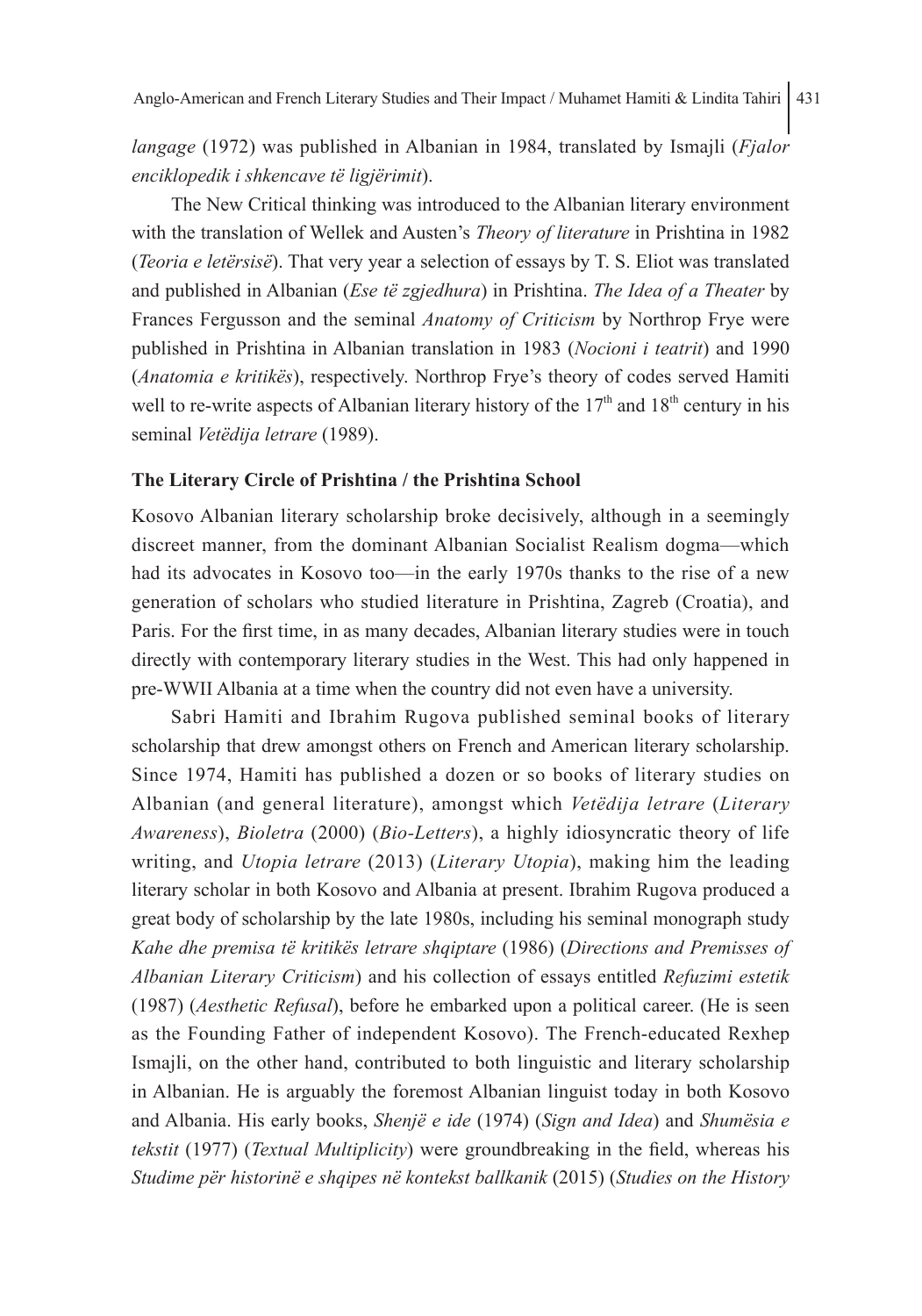*of Albanian in the Balkan Context*), a seminal book on the contacts of Albanian with other Balkan languages as well as the history of Albanian language.

With his own body of scholarship, as well as an academic, Professor Sabri Hamiti revolutionized literary studies and indeed the literature curriculum at the University of Prishtina in the 1990s, as well as well into the  $21<sup>st</sup>$  century, with a new mode of teaching Albanian and general literature, in a way similar to what T.S. Eliot had done with the English department, as characterized by Louis Menand ("Practical Cat"). With his practice, Hamiti validates Scholes' dictum that "teaching and theory are always implicated in one another" (*Textual Power* ix). Dr. Ibrahim Rugova, though not teaching himself, had a stake in this too, by virtue of his modern literary scholarship and as a very original thinker in the Albanian-language cultural area.

Meanwhile, Professor Rexhep Ismajli, as a translator of seminal books in Albanian in the 1970s and the 1980s, became tangentially influential in literary studies. In addition, he edited and wrote about Martin Camaj and Arshi Pipa, important Albanian writers of the diaspora, as well as other Kosovan and Albanian poets.

The literary scholar-turned independence leader, Ibrahim Rugova, became the first democratically elected President of Kosovo, whereas Rexhep Ismajli and Sabri Hamiti, formerly professors at the University of Prishtina, are senior members of the Academy of Sciences and Arts of Kosovo. Ismajli has also served as President of this Academy.

These three scholars (Hamiti is also a leading poet), alongside poet Ali Podrimja (1942-2012), and novelists Anton Pashku and Zejnullah Rrahmani (1952), the latter also a prominent scholar of literary theory (*Nga teoria e letërsisë shqipe*), as well as literary critic, translator, and French literature professor Mensur Raifi, formed the backbone of the Literary Circle of Prishtina (Alb. *Qarku letrar i Prishtinës*; sometimes called also the Kosovo Modern School), whose legacy extends amongst others to such Kosovar scholars as Kujtim Shala (1974) and Nysret Krasniqi (1976), academics and prolific literary critics. Krasniqi authored his voluminous *Letërsia e Kosovës* (2016) (*Kosovo's Literature*), a study on the evolution of a distinct literary branch within the wider Albanian literature, as well as a monograph on one of the leading members of the Literary Circle (*Sabri Hamiti*).

In his treatise *Shkollat letrare shqipe* (*Albanian Literary Schools*), published also in English and French translations, one of the leading members of the Prishtina School, Sabri Hamiti, postulates the existence of a distinct Kosovo Modern(ist) School in the canon of Albanian literary schools alongside Philo-biblical, Romantic, Critical, Modern, Socialist Realist, and Dissident schools. This is how Hamiti sums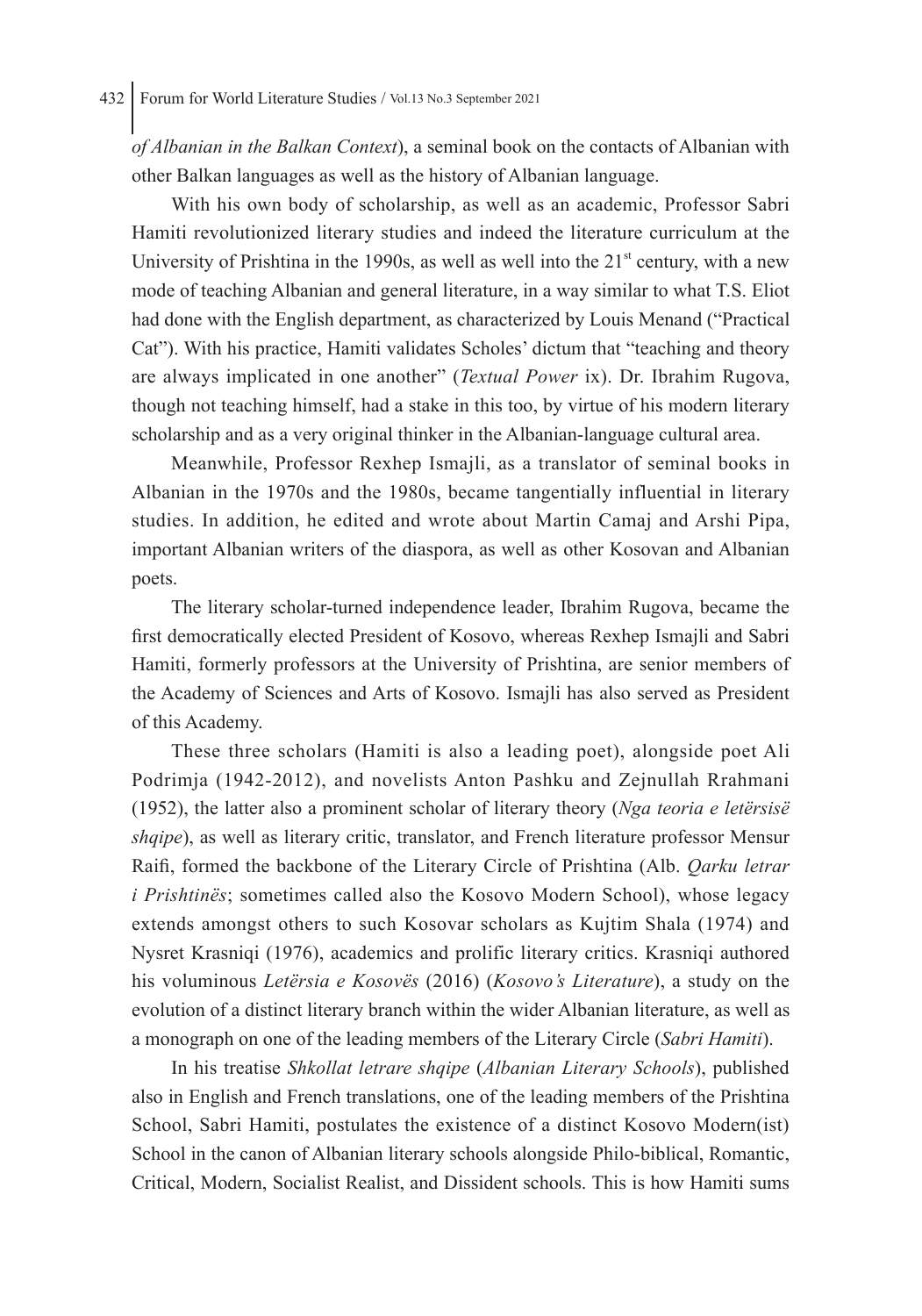Anglo-American and French Literary Studies and Their Impact / Muhamet Hamiti & Lindita Tahiri 433

it up:

It is about Kosovan authors, and would normally be simply called modern, but, since such a school appeared in the past [in Albanian literature], now the modifier *modern* encapsulates a literary memory/recollection, which is associated with the literature of a half century before [the body and mode of literature that was brought to an end by the new Socialist Realist literature in Albania, MH]. Therefore, it seeks re-establishing structural and literary continuities.

This school strives to synthesize earlier literary experiences. It rules out the ideology of the actual rule (oppression), establishes the cult of the topic of freedom in both individual and national aspects. It establishes thematic and discourse correspondences with modern Albanian literature and modern literatures of the West.

The figural literary language becomes the very essence of literature as well as a vehicle for double protection: from censorship and militantism (…)

Meanwhile, basic problems of interpretation and theoretical discourse of contemporary literature underpin the field of literary criticism. (*Shkollat letrare shqipe* 26)

Ibrahim Rugova (in his *Refuzimi estetik*) and Sabri Hamiti (in his *Bioletra*) provide the most profound theoretical articulations of the Prishtina Circle's literary tenets, according to Kujtim Shala (*Prishtina letrare: Petit Paris* 42).

The Literary Circle of Prishtina's influence extended to Albania too, with acolytes such as Dhurata Shehri and Persida Asllani, both born in 1973, leading contemporary literary scholars and academics in Tirana. Shehri maintains that the new canon of "the Modern school" in Kosovo that arose in the 1970s, "rebuilt the hierarchy of tradition by re-evaluating the [Albanian] modernist avant-garde of the first half of the  $20<sup>th</sup>$  century, which had been excluded by the retrograde [Socialist Realist] canon" (39). This new, modernist canon continues to be rejected in Albania, she asserts (Shehri 39).

The body of literary scholarship from Kosovo was virtually unknown in Albania until after 1991, when Communist rule crumbled. It took time for it to become widely available there, though, as Kosovo at the time was under Serbian occupation and literary traffic between the two Albanian-inhabited entities kicked off slowly, not only due to difficulties of communication, but also the resistance put up buy the literary *ancien régime* in Albania. Joint conferences organized in Tirana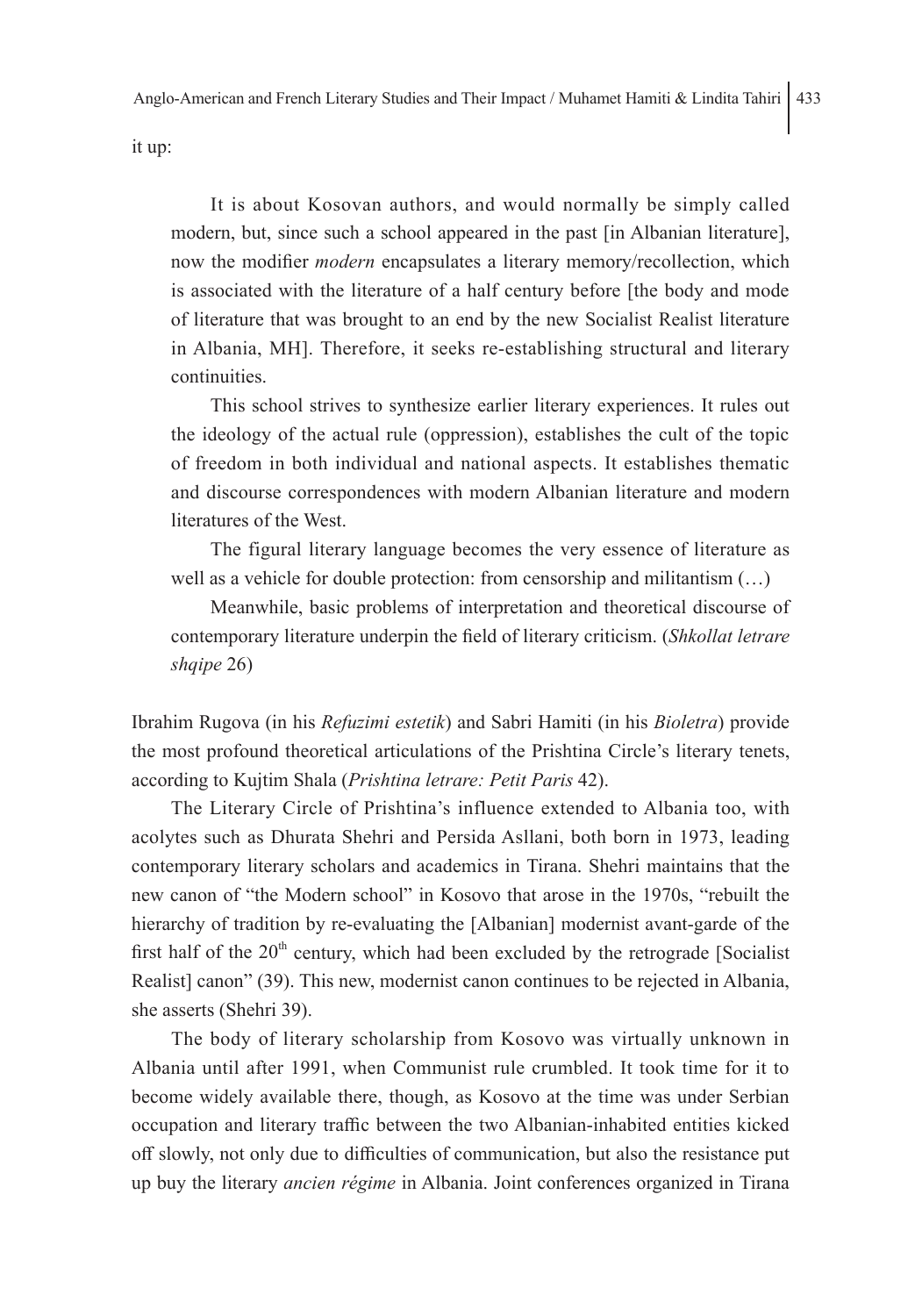## 434 Forum for World Literature Studies / Vol.13 No.3 September 2021

in the mid-1990s by Kosovan and Albanian academics, namely the Institute of Linguistics and Literature of the Albanian Academy of Sciences and the Prishtinabased Faculty of Philology of the University of Prishtina (two international conferences on Albanian studies and a conference entitled "Literature as such") were a watershed moment in this encounter between the two largely divergent schools of thought.

The result of the long, imposed, separation between Kosovo and Albania was the "rise of two very different Albanian cultures and two different Albanian literatures," maintains prominent Canadian-born scholar of Albanian studies, Robert Elsie (*Albanian Literature* 211); his language of 'two different' Albanian cultures/ literatures is disputed by Albanian scholars themselves, although they recognize the idiosyncrasies involved.

The Kosovo Albanian literary scholarship of the past 40 years, summarized here, canonized to a degree, has been criticized by some writers for its alleged "aberrations." Mehmet Kraja (1952), a prominent novelist, the current President of the Kosovo Academy and Sciences and Arts, has blasted some of the critics for being self-centred in their methods of study - superseding literature itself—in his view ("Në Akademi…"). This has echoes of the pejorative epithets formalisms have accrued in the era of historicisms, as Culler observes (*The Literary in Theory* 9).

#### **Conclusion**

The influence of Anglo-American criticism and French theory, alongside Russian formalism, as well as their offshoots in literary scholarship, underpinned the rise of a new Albanian literary scholarship in Kosovo during the last decades of the  $20<sup>th</sup>$ century while Socialist Realism dogma reigned in Communist Albania for much of the second half of the century with devastating effects for Albanian literature.

The mapping of the new Kosovo Albanian literary scholarship—largely unknown to the outside world, repudiated by Albania's establishment that policed literature brutally for decades—necessitated taking stock, in the first half of this article, of the evolution of, and interaction between, the Anglo-American criticism and French literary theory in the past century.

During the 1970s, when French theory was at its peak, several Kosovo Albanian literary scholars were educated in France, under major French practitioners, among whom Roland Barthes and Gerard Genette, and found themselves at the receiving end of new protocols in the field of linguistic and literary studies. This helped them chart new ways in their approach to literature, including their national literature. New formalist methods were used, textual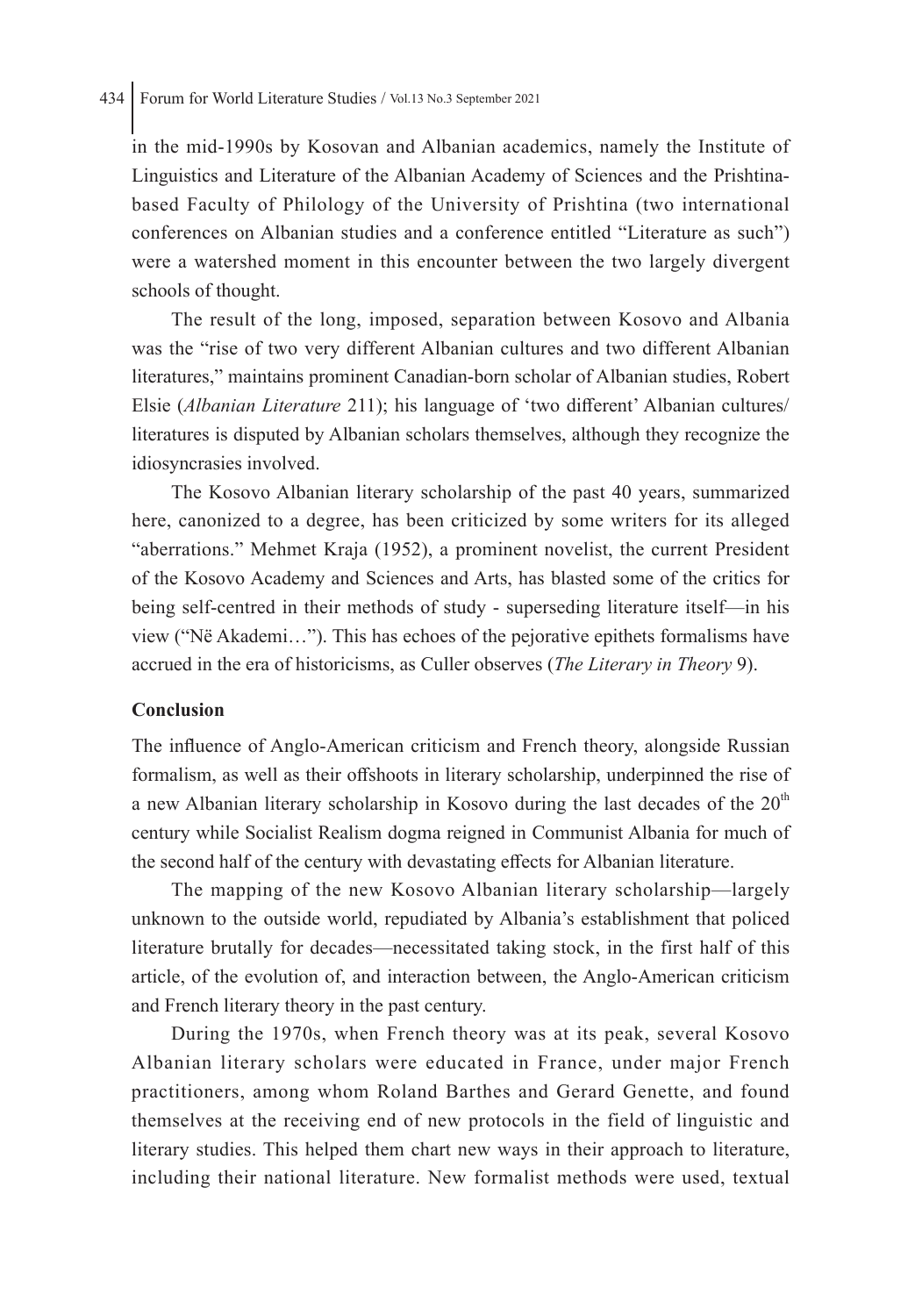strategies adopted, and the Socialist Realist dogma rejected, in pursuit of a more autonomous, apolitical and non-ideological, engagement with literature.

The new literary scholarship's credo is indebted to the French theory and American criticism. In turn, it helped nurture a new modernist literature in Kosovo. Writers and scholars from Kosovo have in retrospect been seen to have formed a distinct group, the "Literary Circle of Prishtina," whose legacy lives on in both Kosovo and Albania.

Ibrahim Rugova, Rexhep Ismajli, as both a linguist and literary scholar, and Sabri Hamiti, leading academics and the driving force behind the Literary Circle, have revolutionized Albanian studies in the academia and have paved the way for eventually redressing the damage that Socialist Realism's dogma has done to the Albanian culture.

In a tug of war of sorts, the Prishtina School prevailed over the Tirana school of literary scholarship in the second half of the 20<sup>th</sup> century.

#### **Works Cited**

- Bart, Roland (Roland Barthes). *Aventura semiologjike*. Translated by Rexhep Ismajli. Rilindja, 1987.
- Bihiku, Koço, editor. *Historia e letërsisë shqiptare të realizmit socialist* [*History of the Albanian Literature of Socialist Realism*]. Akademia e Shkencave e RPS të Shqipërisë, 1978.
- Brooks, Cleanth. "The Heresy of Paraphrase." *The Norton Anthology of Theory and Criticism*, 2nd ed., edited by Vincent B. Leitch, W.W. Norton, 2010, pp. 1217-1229.
- —. "The New Criticism." *The Sewanee Review*, vol. 87, no. 4, 1979, pp. 592-607.
- Brooks¸ Cleanth, and Robert Penn Warren. *Understanding Poetry*. 3rd ed. Holt, Rinehart and Winston, 1960.
- Cornis-Pope, Marcel, and John Neubauer. *History of the Literary Cultures of East-Central Europe: Junctures and Disjunctures in the 19th and 20th Centuries*, Volume I. John Benjamins Publishing, 2004.
- —. *History of the Literary Cultures of East-Central Europe: Junctures and Disjunctures in the 19th and 20th Centuries*, Volume II. John Benjamins Publishing, 2006.
- Culler, Jonathan. "Structuralism." *The Princeton Encyclopedia of Poetry & Poetics,* 4th ed., edited by Roland Greene and Stephen Cushman, Princeton UP, 2012, pp. 1361-1366.
- —. *The Literary in Theory*. Stanford UP, 2007.
- *Çabej, Eqrem. Romantizmi në Evropën Lindore e Juglindore dhe në literaturën shqipe* [*Romanticism in Eastern and Southeastern Europe and in the Albanian Literature*]*. MÇM Çabej, 1994.*
- Dykro, O., Todorov, C. (Ducrot, Todorov). *Fjalor enciklopedik i shkencave të ligjërimit.*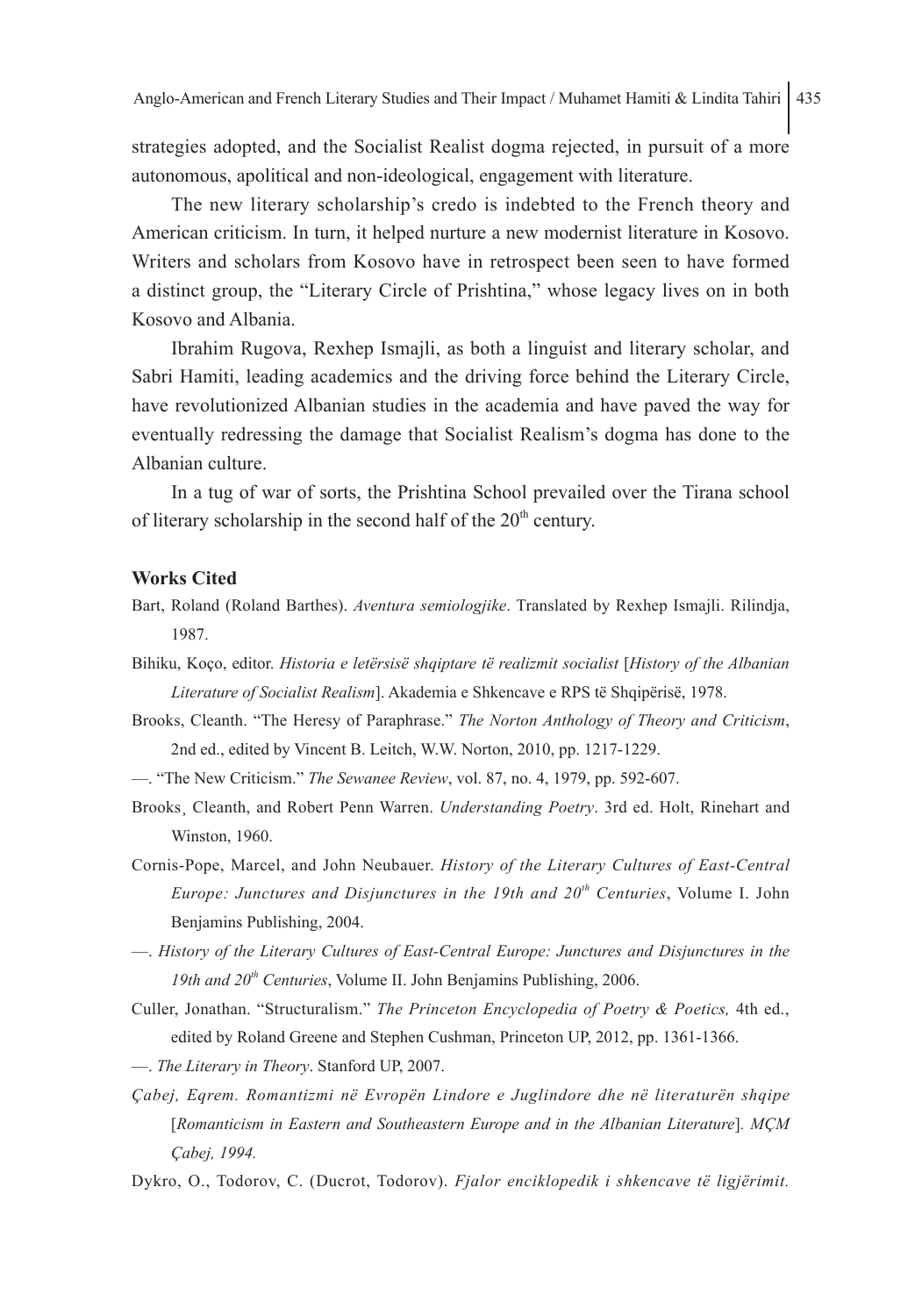Translated by Rexhep Ismajli. Rilindja, 1984.

Eliot, T.S. *Ese të zgjedhura*. Translated by Isa Zymberi. Rilindja, 1982.

- Elsie, Robert. *Albanian Literature: A Short History*. I. B. Tauris, 2005.
- —. "The Hybrid Soil of the Balkans: A Topography of Albanian Literature." *History of the*  Literary Cultures of East-Central Europe: Junctures and Disjunctures in the 19th and 20<sup>th</sup> *Centuries*, Volume II, edited by Marcel Cornis-Pope and John Neubauer. John Benjamins Publishing, 2006, pp. 283-301

Erlich, Victor. *Russian Formalism: History—Doctrine*. 1955. 4th ed., Mouton, 1980.

- Fergason, Frensis (Fergusson, Francis). *Nocioni i teatrit*. Translated by Avni Spahiu. Rilindja, 1983.
- Fraj, Northrop (Northrop Frye). *Anatomia e kritikës*. Translated by Avni Spahiu. Rilindja, 1990.

Genette, Gérard. *Essays in Aesthetics*. Translated by Dorrit Cohn. U of Nebraska P, 2005.

- Gjoka, Behar. "Ndalimi i veprës së Anton Pashkut në vitin 1973 në Shqipëri" ["The Banning of Anton Pashku's Work in Albania in 1973"]. *Palimpsest*, no. 2, 2018, pp. 47-9. https:// palimpsest.al/wp-content/uploads/2018/04/revista-palimpsest-nr.-2.pdf Accessed 4 October 2020.
- Graff, Gerald*. Professing Literature: An Institutional History*, twentieth anniversary ed. U of Chicago P, 2007.
- Hamiti, Muhamet. *Besimi letrar* [*Literary Belief*]. Parnas, 2016.
- Hamiti, Sabri. *Bioletra* [*Bio-Letters*]. Faik Konica, 2000.
- —. *Shkollat letrare shqipe* [*Albanian Literary Schools*]. Faik Konica, 2004.
- —. *Utopia letrare* [*Literary Utopia*]. ASHAK, 2013.
- —. *Vetëdija letrare* [*Literary Awareness*]. Rilindja, 1990.
- Ismajli, Rexhep. *Shenjë e ide* [*Sign and Idea*]. Rilindja, 1974.
- —. *Shumësia tekstit* [*Textual Multiplicity*]. Rilindja, 1977.
- —. *Studime për historinë e shqipes në kontekst ballkanik* [*Studies on the History of Albanian in the Balkan Context*]. ASHAK, 2015.
- Jankovich, Mark "The Southern New Critics." *The Cambridge History of Literary Criticism,*  edited by A. Walton Litz et al, vol. 7, Cambridge UP, pp. 200-218.

Jorgaqi, Nasho. *Antologji e mendimit estetik shqiptar 1504-1944*. Naim Frashëri, 1979.

- Kraja, Mehmet. "Në Akademi kanë hyrë njerëz që nuk e meritojnë të jenë aty" ["Undeserving People Have Been Admitted to the Academy" ]. *Epoka e re*, 8 January 2019. https://www. epokaere.com/ne-akademi-kane-hyre-njerez-qe-nuk-e-meritojne-te-jene-aty/ Accessed 24 October 2020.
- Krasniqi, Nysret. *Letërsia e Kosovës: 1953-2000* [*Kosovo's Literature: 1953-2000*]. AIKD, 2016. —. *Sabri Hamiti*. AIKD, 2011.
- Lee, T. Lemon and Marion J. Reis, Reis, editors. *Russian Formalist Criticism: Four Essays*.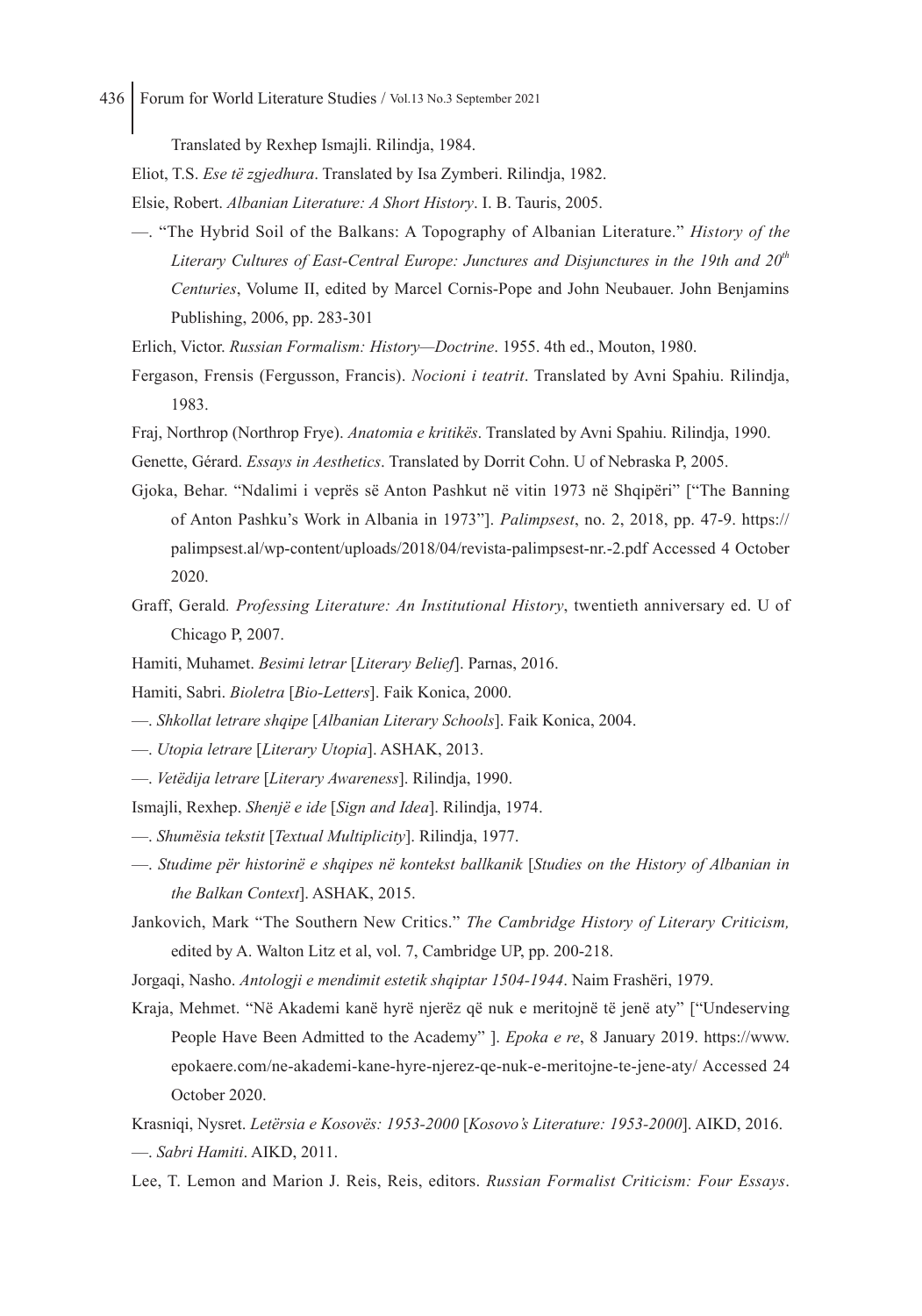$2<sup>nd</sup>$  ed. Translated and with an introduction by Lee T. Lemon and Marion J. Reis, new introduction by Gary Saul Morson. U of Nebraska P, 2012.

Leitch, Vincent B. *The Norton Anthology of Theory and Criticism*. 2<sup>nd</sup> ed. W.W. Norton, 2010.

- Maloki, Krist, "A âsht poet Lasgush Poradeci?" ["Is Lasgush Poradeci a Poet?"]. Rugova, Ibrahim and Sabri Hamiti. *Kritika letrare: tekste, shënime, komente* [*Literary Criticism: Texts, Annotations, Comments*]. Rilindja, 1979, pp. 228-262.
- —. "Naim Frashëri ". Rugova, Ibrahim and Sabri Hamiti. *Kritika letrare: tekste, shënime, komente*. Rilindja, 1979, pp.191-227.
- Mann, Stuart E. *Albanian Literature: An Outline of Prose, Poetry, and Drama*. Bernard Qautrich, 1955.
- Martinet, André. *Elemente të gjuhësisë së përgjithshme*. Translated and adapted by Rexhep Ismajli. Rilindja, 1974.
- Menand, Louis. "Practical Cat: How T. S. Eliot Became T. S. Eliot." *The New Yorker*, 19 September 2011. https://www.newyorker.com/magazine/2011/09/19/practical-cat. Accessed 2 October 2020.
- Newton, Ken. "New Criticism (1930 to 1960)." *The Literary Encyclopedia.* First published 19 November 2005 [https://www.litencyc.com/php/stopics.php?rec=true&UID=768. Accessed 4 May 2020].
- Pipa, Arshi. *Contemporary Albanian Literature*. Columbia UP, 1991.
- Qosja, Rexhep. *Historia e letërsisë shqipe: Romantizmi I* [*History of Albanian Literature: Romanticism I*]. Rilindja, 1984.
- —. *Historia e letërsisë shqipe: Romantizmi II* [*History of Albanian Literature: Romanticism II*]. Rilindja, 1984.
- —. *Historia e letërsisë shqipe: Romantizmi III* [*History of Albanian Literature: Romanticism III*]. Rilindja, 1986.
- Rugova, Ibrahim. *Kah teoria* [*Towards Theory*]. Rilindja, 1987.
- —. *Kahe dhe premisa të kritikës letrare shqiptare: 1504-1983* [*Directions and Premisses of Albanian Literary Criticism*]. Instituti Albanologjik i Prishtinës, 1986.
- —. *Refuzimi estetik* [*Aesthetic Refusal*]. Rilindja, 1987.
- Rugova, Ibrahim and Sabri Hamiti. *Kritika letrare: tekste, shënime, komente* [*Literary Criticism: Texts, Annotations, Comments*]. Rilindja, 1979.
- Rrahmani, Zejnullah. *Nga teoria e letërsisë shqipe* [*From the Theory of Albanian Literature*]. Rilindja, 1986.
- Scholes, Robert*. Textual Power: Literary Theory and the Teaching of English.* Yale UP, 1985.
- Shala, Kujtim M. *Prishtina letrare: Acta Albanica Qarku letrar i Prishtinës* [*Literary Prishtina: Acta Albanica the Prishtina Literary Circle*]. Albas, 2011.
- —. *Prishtina letrare: Petit Paris* [*Literary Prishtina: Petit Paris*]. Gjon Buzuku, 2014.